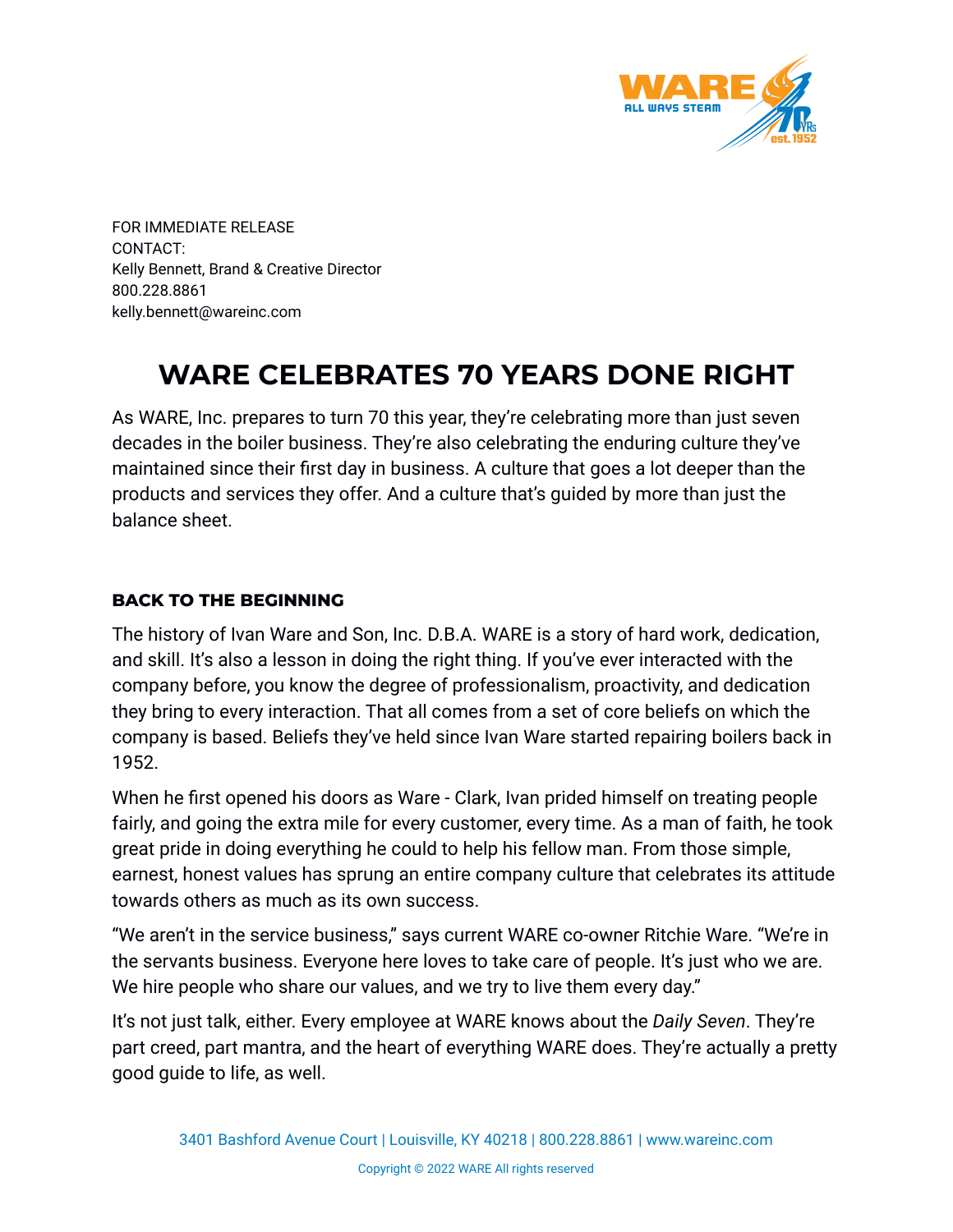

## **WARE'S DAILY SEVEN**

*SAFETY FIRST & ALWAYS Your safety, and the safety of our customers, is our highest priority.*

*BE RESPONSIVE Our motor has to match our customer's demands. Don't make people wait.*

*BE HELPFUL We all get better when we help each other out.*

*DO IT RIGHT THE FIRST TIME Deliver a quality product the first time around, when it's expected.*

*COMMUNICATE We need you to be an active and effective communicator to make things work.*

*OWN IT Be a person who takes responsibility and gets things done.*

*FIGURE IT OUT Take the initiative to fix it and show the grit to stay with it.*

WARE has rented, installed and maintained a lot of boilers over the years. As an emergency service company, they've also repaired a lot of boilers, sold a lot of parts, and performed countless equipment inspections. But the thing they're most proud of building and maintaining is their attitude towards business, and the beliefs behind it.

#### **THE BUSINESS GROWS**

Way back in 1952, the culture wasn't as clearly defined or as widely celebrated as it is today. However, it was still the foundation for everything Ivan Ware did. Of course, it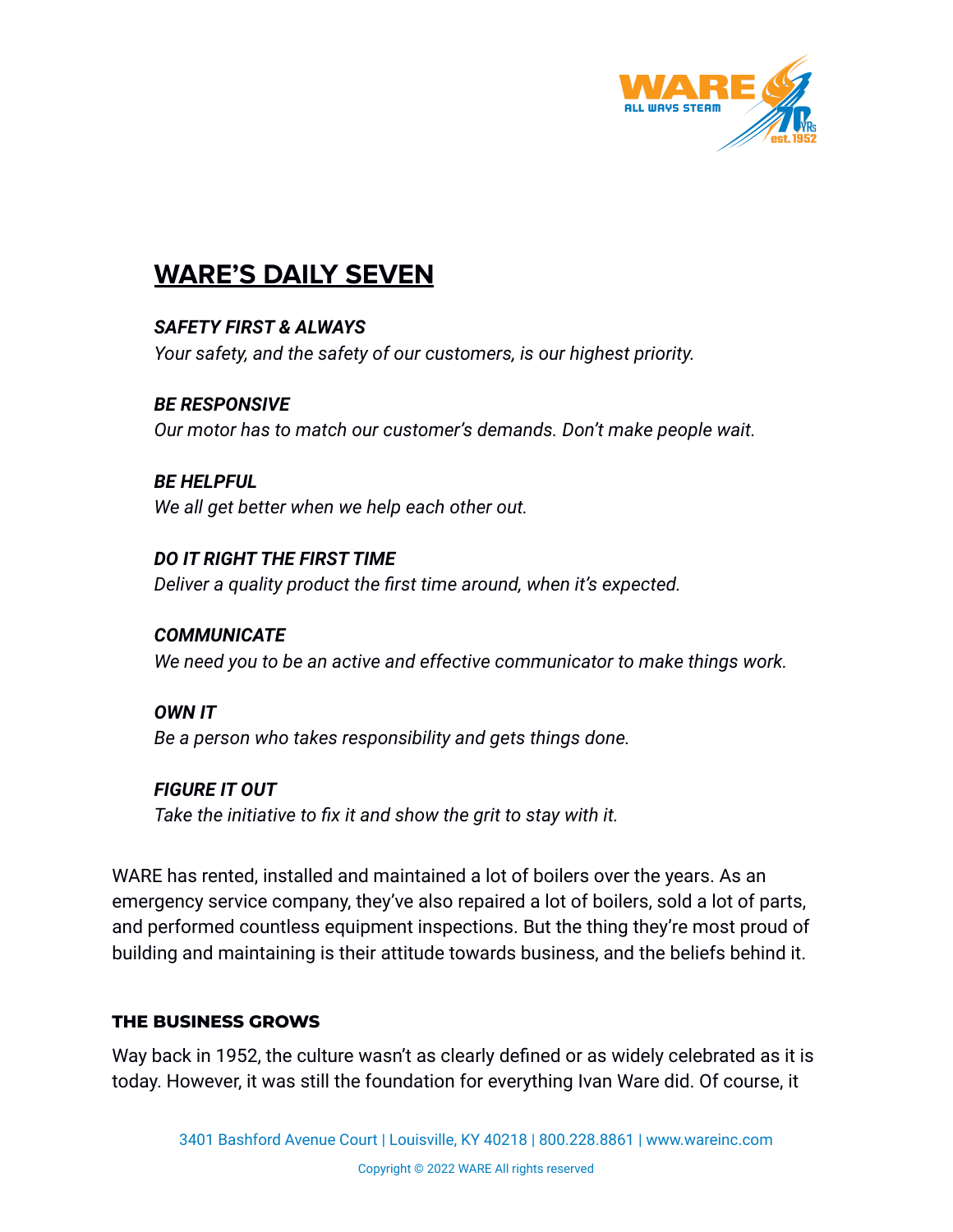

didn't take long for people to recognize that he was a man of character and integrity, and soon his business began to grow. When the next generation took over the family business, Ivan's children Richard Ware and Norma "Kit" Moore moved the company from its original location on Lyndhurst to a new facility on Miller's Lane. As the success and reputation expanded further, another move to yet another facility on Produce Road was needed, which is now the current home of WARE's boiler rental maintenance facility, and the *WARE Valve Shop.*

As the third generation begins to make its mark, the company's growth has necessitated adding other locations as well. The corporate headquarters, located around the corner, houses 15,000 square feet of office space and 40,000 square feet of warehouse space to supply parts to customers in person and online. In fact, WARE's growing e-commerce business currently offers over 40,000 parts at its *[BoilerWAREhouse.com](https://www.boilerwarehouse.com/)* website. The facility also houses the service and sales departments and the corporate back office.

But it's WARE's third facility, built 4 years ago that truly speaks to their commitment to growth and success. A few blocks away, you'll find *WARE Boiler University*, known more colloquially as Boiler U. Started in 1993, Boiler U is an extension of WARE's commitment to the boiler industry that goes beyond equipment, parts, and service. This is where they provide the most valuable resource of all: knowledge.

Boiler U is a 12,000 square foot training facility designed to improve the understanding of all things steam-related. It's where current boiler operators, engineers, maintenance personnel, salespersons and service techs get the skills to do their jobs safely, efficiently, and effectively. It's also the place where the next generation of WARE's boiler technicians will get hands-on experience and instruction to help them do their jobs, as the company looks towards a future of growth.

With 3 full time instructors, Boiler U houses a complete, fully functional boiler lab with 4 live fired boiler systems, modified for learning purposes, that allow a fascinating look at their inner workings. Boiler U also features a 65-seat, stadium-style lecture hall, a 32-person classroom for breakout sessions, and even an 85-seat cafeteria.

### **A STEAM CENTER FOR EVERYONE**

WARE's slogan is *All Ways Steam*. They bring that to life in the equipment they sell and service, in the customer relationships they maintain, and in the knowledge they provide.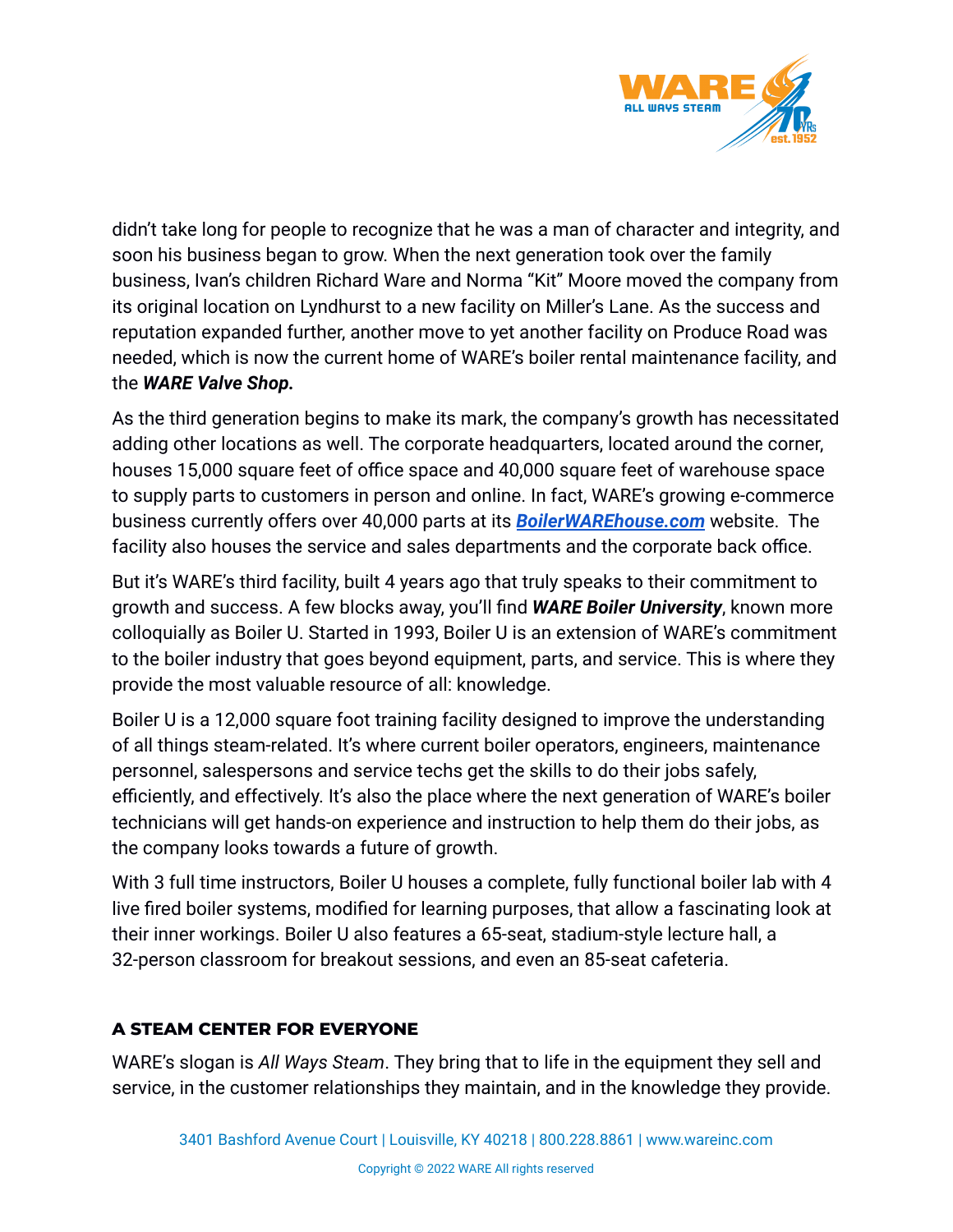

But that's just part of their presence in the world of steam. WARE also generates a continuous stream of content for anyone and everyone inside and outside the boiler industry, as part of their commitment to becoming the world's #1 online steam resource.

With 600+ videos, over 30,000 subscribers, and 8 million views, [WARE's regularly](https://www.youtube.com/channel/UCNRXHwAfOsAANg5tx4r-G2A) [updated YouTube channel](https://www.youtube.com/channel/UCNRXHwAfOsAANg5tx4r-G2A) has something for everyone. A bi-weekly show known as the *Boiling Point* provides insights to boiler professionals. Content tends to be more technical in nature, and can range from deep dives on valves to the newest boiler technology to explorations of each component and its role in the overall boiler system. For the technically minded and professionally interested, WARE also offers a *Weekly Boiler Tip* video from a Boiler University Instructor.

For non-professionals, WARE still comes through with engaging content. The weekly *Steam Culture* series offers a more entertaining look at the things steam can do, and the many ways it impacts our lives. Content includes everything from a discussion on the boiler room of the Titanic to different ways to cook with steam. WARE's website, [www.wareinc.com,](http://www.wareinc.com) is also a treasure trove of industry information, with a wide selection of white papers and case studies and a series of weekly tips for industry professionals.

But perhaps the most unexpected expression of WARE's culture comes in the form of *The Journey*, which may be the world's only steam-themed children's book. The Journey is a warmly illustrated expression of the values WARE holds dear, written by WARE VP Brent Falcone, husband of Kelly Ware Falcone. Told through the young eyes of WARE's second generation, Richard Ware and Norma "Kit" Moore, the book begins with the children waiting for Santa on Christmas Eve. When they can't sleep, Ivan invites them for a fireside conversation about humanity, kindness, and integrity. While it may seem like a sweet story, it actually ends up offering an inspiring perspective on life, and the value of humanity, love, kindness, and service.

#### **INTO THE FUTURE**

Today, the company continues to grow under the leadership of the family's third generation, co-owners Ritchie Ware, Daniel Ware, and Brent Falcone. Under their guidance, WARE has expanded its operations to cover much of the Midwest and south, including Kentucky, Ohio, Indiana, Tennessee, Georgia, Alabama and Texas. The rental